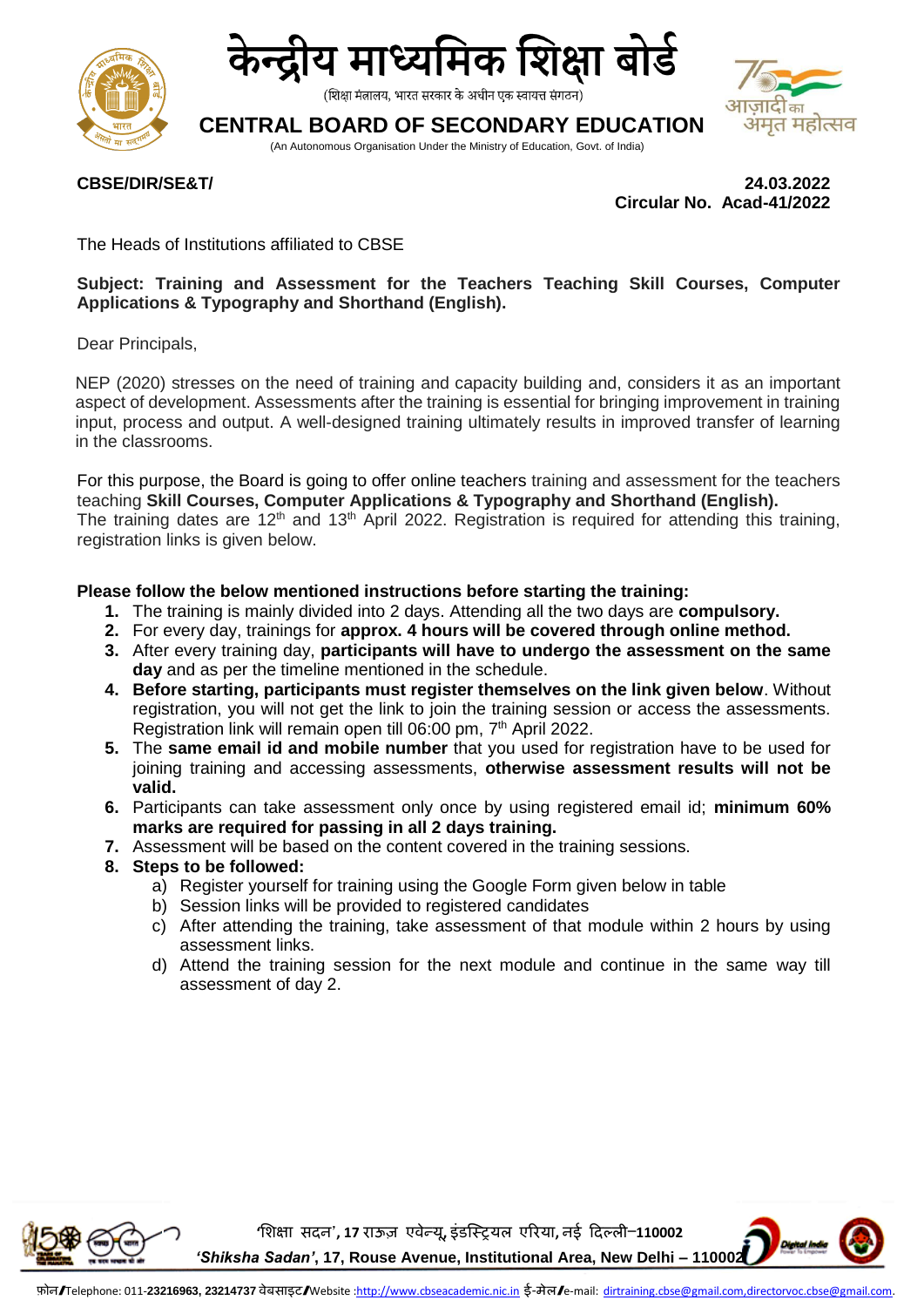



(शिक्षा मंत्रालय, भारत सरकार के अधीन एक स्वायत्त संगठन)



# **CENTRAL BOARD OF SECONDARY EDUCATION**

(An Autonomous Organisation Under the Ministry of Education, Govt. of India)

## **Training Schedule:**

| S.No           | <b>Activity</b>                                                                                                                                                | <b>Time</b>                                                                       |                     |
|----------------|----------------------------------------------------------------------------------------------------------------------------------------------------------------|-----------------------------------------------------------------------------------|---------------------|
| $\mathbf{1}$ . | Registration form for attending online Training for Teachers Teaching Skill Courses,<br><b>Computer Applications &amp; Typography and Shorthand (English).</b> |                                                                                   |                     |
|                | Shorthand (English)                                                                                                                                            | 06:00 pm, 7 <sup>th</sup> April 2022.<br><b>Registration Link: bit.ly/3qqtbzb</b> |                     |
|                | Computer Applications and Typography                                                                                                                           | 06:00 pm, 7 <sup>th</sup> April 2022.<br><b>Registration Link: bit.ly/3L5ltCw</b> |                     |
| 2.             | <b>Welcome and Orientation</b>                                                                                                                                 | Tuesday, 12 <sup>th</sup> April 2022, 10:00 am - 10:30 am                         |                     |
| 3.             | Day 1: Tuesday, 12th April 2022                                                                                                                                |                                                                                   |                     |
|                | Shorthand (English)                                                                                                                                            | Halving and Doubling<br>Principle                                                 | 10:30 am - 12:30 pm |
|                | <b>Computer Applications and Typography</b>                                                                                                                    | Computer Hardware and<br><b>MS Word</b>                                           | 12:35 pm - 02:35 pm |
|                | Assessment on Day 1                                                                                                                                            | Tuesday, 12 <sup>th</sup> April 2022, 02:35 pm - 04:35 pm                         |                     |
| 4.             | Day 2: Wednesday, 13th April 2022                                                                                                                              |                                                                                   |                     |
|                | Shorthand (English)                                                                                                                                            | Prefixes and Suffixes &<br><b>Terminations</b>                                    | 10:15 am - 12:15 pm |
|                | Computer Applications and Typography                                                                                                                           | <b>Computer Virus</b><br><b>MS Excel</b>                                          | 12:20 pm - 02:20 pm |
|                | Assessment on Day 2                                                                                                                                            | Wednesday, 13 <sup>th</sup> April 2022, 02:30 pm - 04:30 pm                       |                     |

**For any queries,** please write to Dr. Swati Gupta, Deputy Secretary, Skill Unit on the email id[dscoe.skill@gmail.com](mailto:dscoe.skill@gmail.com)

### **Registration Links**:

| Shorthand (English)                                                                                 | bit.ly/3qqtbzb |  |  |
|-----------------------------------------------------------------------------------------------------|----------------|--|--|
| Computer Applications and                                                                           | bit.ly/3L5ItCw |  |  |
| Typography                                                                                          |                |  |  |
| لمحمرين ومطارمها والمستحقق والمستحاظ والمعامر والمسمى ومحمولون واستبرز المسمولة وامرار وطارمهم وبال |                |  |  |

(In case the link doesn't work, please copy and paste the address on the browser)

All are requested to join this course.

*(Dr. Biswajit Saha)*  **Director (Training and Skill Education)**



**'शिक्षा सदन', 17 राऊज़ एवेन्यू, इंडस्ट्रियल एररया, नई ददल्ली–110002**

*'Shiksha Sadan'***, 17, Rouse Avenue, Institutional Area, New Delhi – 110002**